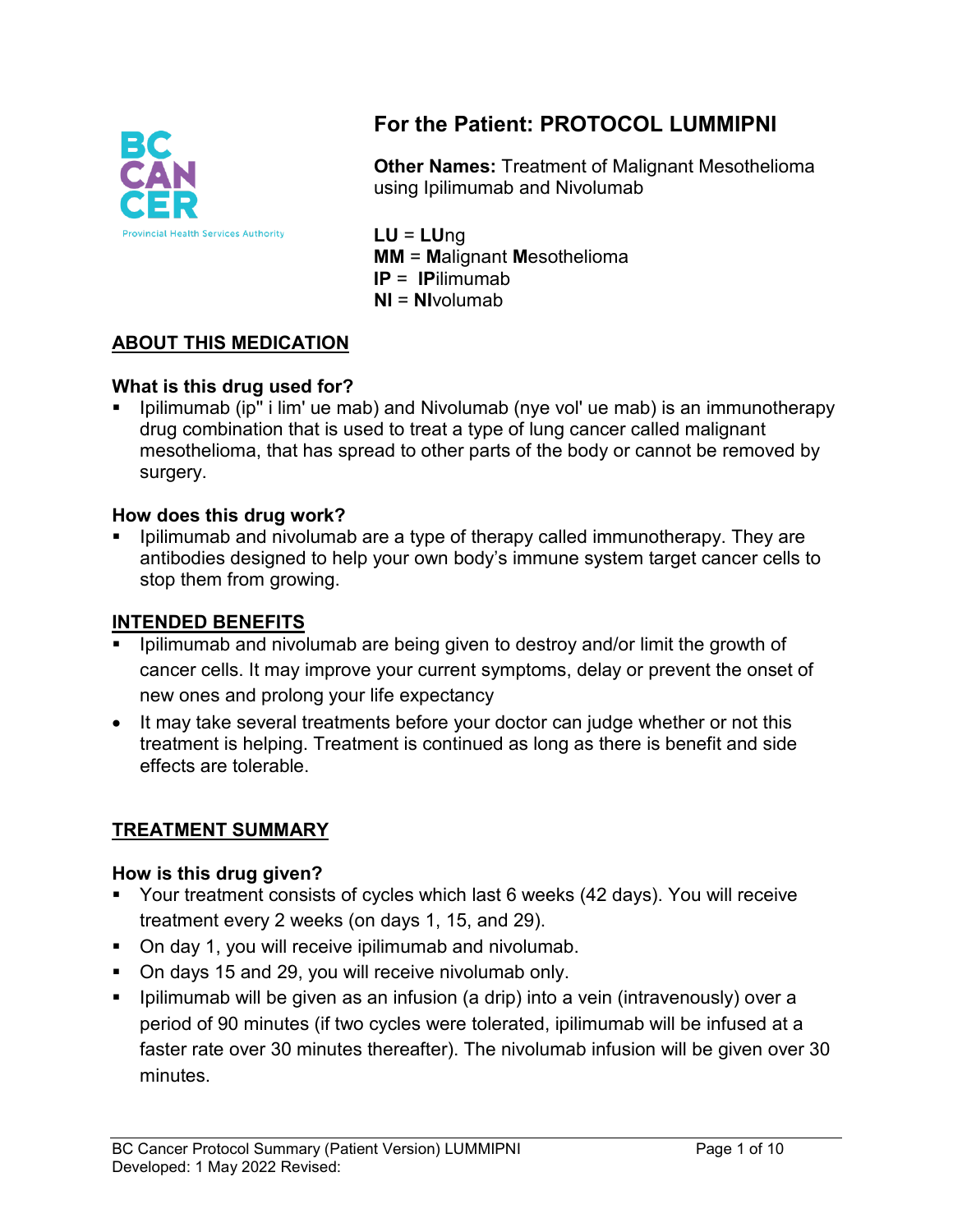### **What will happen while I am being treated?**

- A blood test (lab work) and other tests are done before starting each treatment day.
- **Treatment may be interrupted based on your test results and/or side effects.**

## **INSTRUCTIONS FOR THE PATIENT**

**If is very important to report side effects immediately to your doctor.** Do not *manage side effects at home without speaking with your doctor. Be aware that symptoms may be delayed and can develop months after your last dose. If other doctors are involved in your care it is important they know you are on these treatments and the autoimmune side effects they can cause. Early treatment of side effects is critical.* 

#### **What other drugs or foods can interact with ipilimumab and nivolumab?**

- Other drugs may interact with ipilimumab and nivolumab. Check with your doctor or pharmacist before you start or stop taking any other drugs including all prescription and non-prescription medicines, steroids or other medicines that lower your immune response, vitamins and herbal supplements.
- The drinking of alcohol (in small amounts) does not appear to affect the safety or usefulness of ipilimumab or nivolumab.

#### **Other important things to know:**

- **Before you are given ipilimumab or nivolumab**, talk to your doctor if you:
	- $\circ$  have an active condition where your immune system attacks your body (autoimmune disease), such as ulcerative colitis, Crohn's disease, rheumatoid arthritis, multiple sclerosis, lupus or sarcoidosis
	- o take other medicines that make your immune system weak. Examples of these may include steroids, such as prednisone
	- o had an organ transplant, such as a kidney transplant
	- o have liver damage from diseases or drugs
	- o have any other medical conditions
- In some cases your tumour may grow before it shrinks.
- Ipilimumab and nivolumab may cause fetal harm if used during pregnancy. It is best to use **birth control** while being treated with ipilimumab and nivolumab and for at least **5 months** after the last dose. Tell your doctor right away if you or your partner becomes pregnant.
- **Ipilimumab and nivolumab may pass into your breast milk. Do not breastfeed** during treatment.
- **Tell** doctors or dentists that you are being treated with ipilimumab and nivolumab before you receive any treatment from them. You should carry the BC Cancer *wallet card* for ipilimumab and nivolumab to alert health providers.
- *Do not receive any immunizations before discussing with your doctor*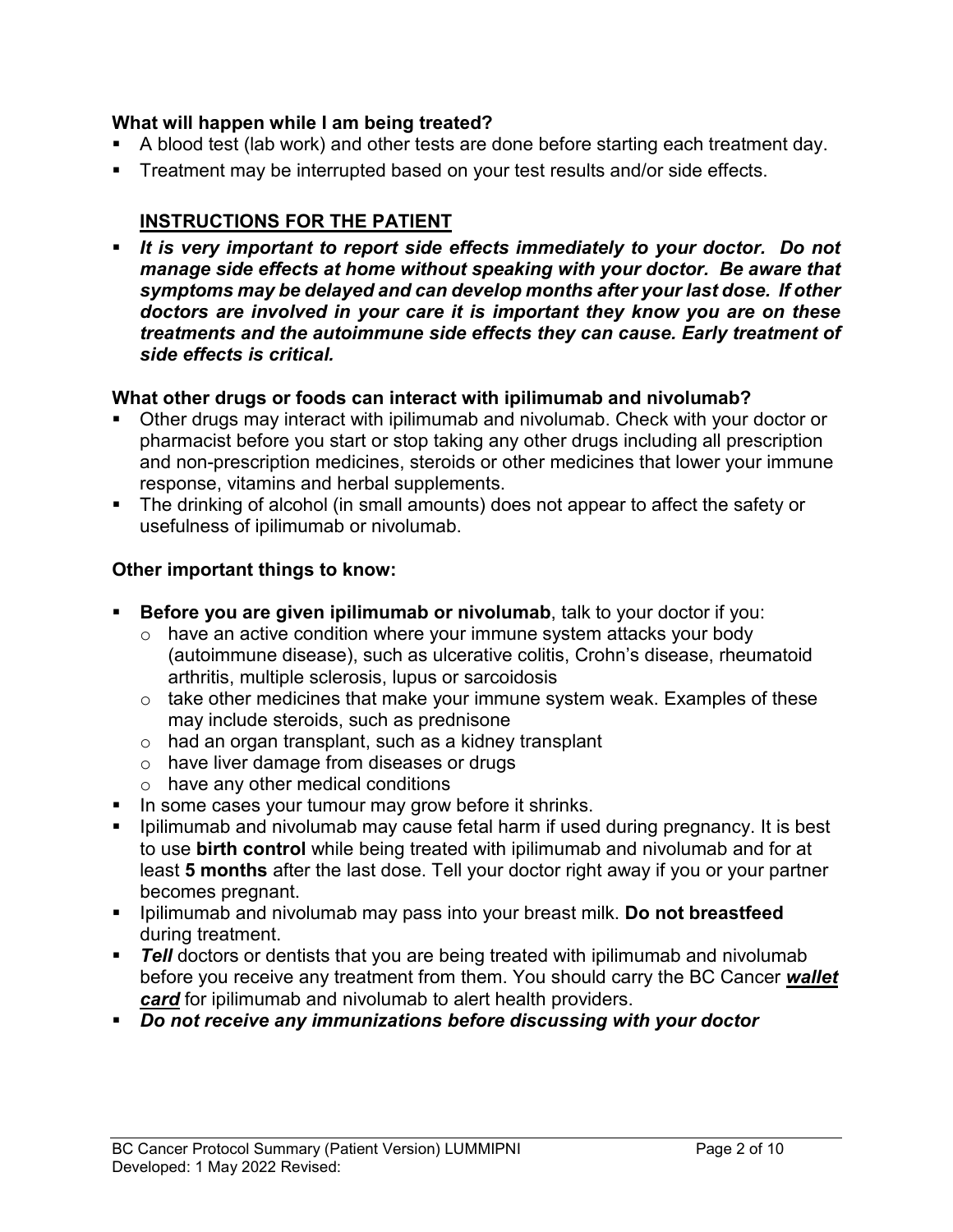## **SIDE EFFECTS AND WHAT TO DO ABOUT THEM**

#### **Ipilimumab and nivolumab may cause serious immune reactions against your own body (autoimmune) affecting many parts.**

#### **Are there any risks?**

Unexpected and unlikely side effects can occur with any drug treatment. The ones listed below are particularly important for you to be aware of as they are directly related to the common actions of the drugs in your treatment plan.

#### **What is the most important information I should know about SERIOUS SIDE EFFECTS?**

- **I** Ipilimumab and nivolumab can cause serious side effects in many parts of your body. These side effects are most likely to begin during treatment; however, side effects can show up months after your last treatment.
- **Tell your doctor** as soon as possible if you have any of serious side effects listed in the table below or your symptoms get worse.
- **Do not try to treat or diagnose symptoms yourself**. Getting medical treatment right away may keep the problem from becoming more serious.

The following side effects were most frequently reported:

## **Very common (more than 1 in 10 people)**

- diarrhea
- itching, rash
- joint pain
- feeling tired
- feeling less hungry
- feeling nauseous
- fever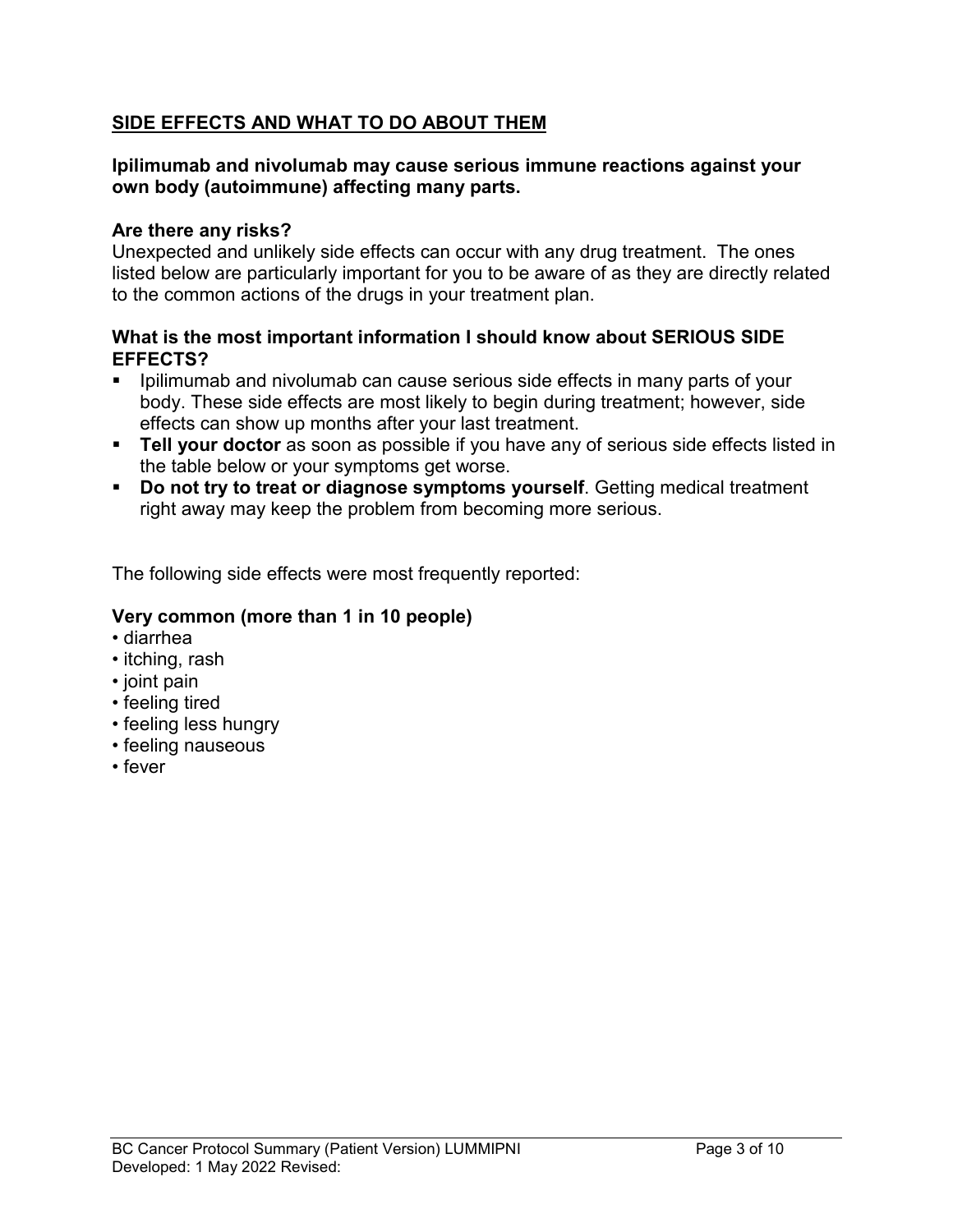| <b>SERIOUS SIDE EFFECTS</b>                                                                        | How common is it?   |
|----------------------------------------------------------------------------------------------------|---------------------|
| Inflammation of the INTESTINES (colitis)                                                           | <b>Very Common</b>  |
| Symptoms may include                                                                               |                     |
| diarrhea (loose stools) or more bowel movements than usual. Do not treat the diarrhea<br>yourself. | (more than 1 in 10) |
| blood in stools or dark, tarry, sticky stools                                                      |                     |
| stomach pain (abdominal pain) or tenderness                                                        |                     |
| fever                                                                                              |                     |
| Inflammation of the THYROID GLAND (hyperthyroidism, hypothyroidism)                                | <b>Very Common</b>  |
| Symptoms may include:                                                                              |                     |
| rapid heart beat                                                                                   | (more than 1 in 10) |
| weight loss or gain                                                                                |                     |
| increased sweating                                                                                 |                     |
| hair loss                                                                                          |                     |
| feeling cold<br>$\bullet$                                                                          |                     |
| constipation or diarrhea                                                                           |                     |
| your voice gets deeper                                                                             |                     |
| muscle aches                                                                                       |                     |
| changes in sleep patterns                                                                          |                     |
| <b>Inflammation of the SKIN</b>                                                                    | <b>Very Common</b>  |
| Symptoms may include                                                                               |                     |
| rash on your skin, mouth blisters, dry or peeling skin                                             | (more than 1 in 10) |
| Depigmentation of the SKIN (vitiligo)                                                              | Common              |
| Inflammation of the LUNGS (pneumonitis)                                                            | <b>Very Common</b>  |
| Symptoms may include:                                                                              |                     |
| shortness of breath                                                                                | (more than 1 in 10) |
| chest pain                                                                                         |                     |
| coughing                                                                                           |                     |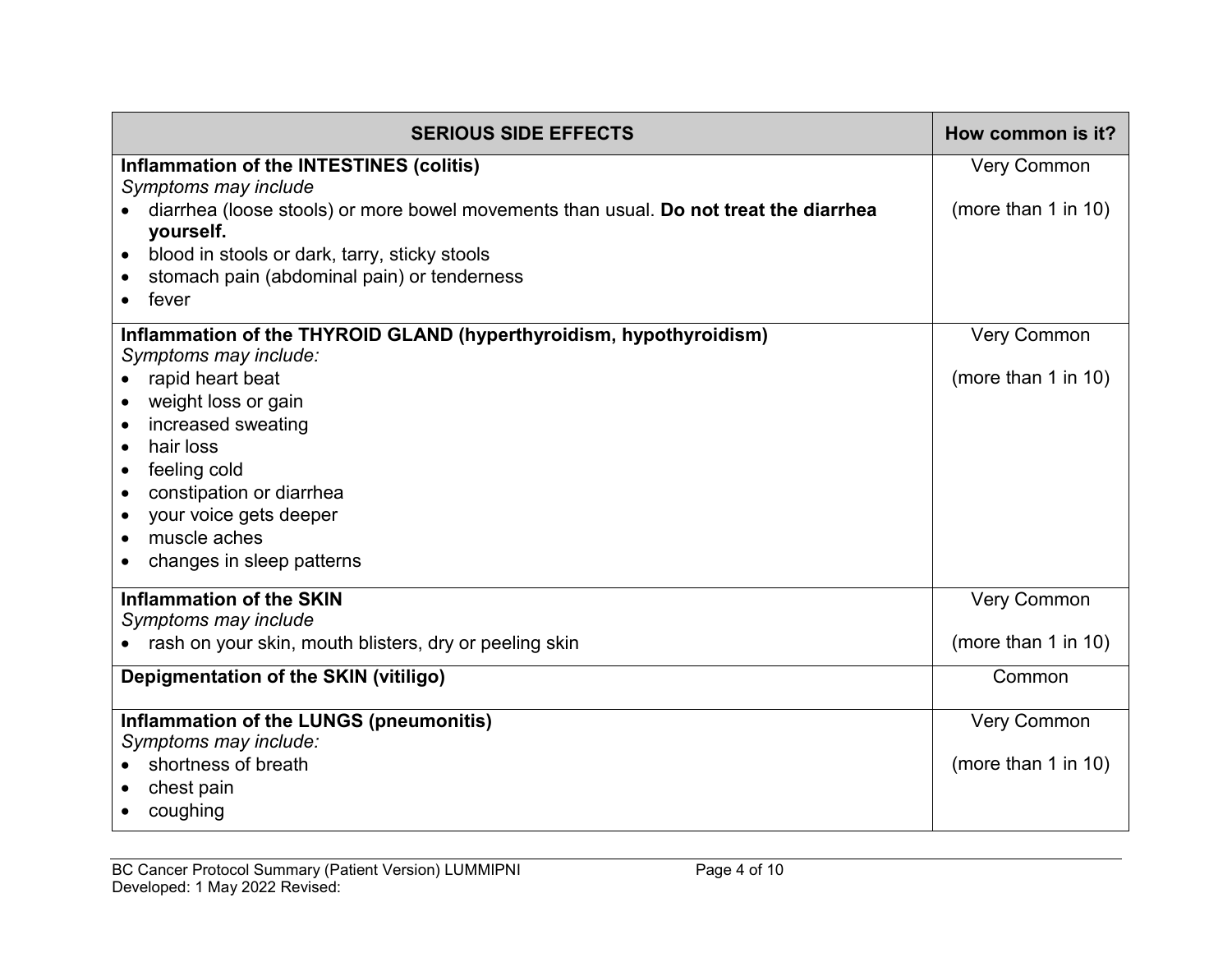| <b>SERIOUS SIDE EFFECTS</b>                                                          | How common is it?      |
|--------------------------------------------------------------------------------------|------------------------|
| <b>Problems with MUSCLES</b>                                                         | <b>Very Common</b>     |
| Symptoms may include:                                                                |                        |
| back pain                                                                            | (more than 1 in 10)    |
| spasms                                                                               |                        |
| weakness                                                                             |                        |
| muscle pain                                                                          |                        |
| <b>Inflammation of the NERVES</b>                                                    | Common                 |
| Symptoms may include                                                                 |                        |
| weakness of legs, arms or face                                                       | (less than 1 in 10 but |
| numbness or tingling in hands or feet                                                | more than 1 in 100)    |
| lack of energy or dizziness                                                          |                        |
| Inflammation of certain GLANDS (pituitary, adrenal glands so they do not make enough | Common                 |
| hormone.                                                                             |                        |
| Symptoms may include:                                                                | (less than 1 in 10 but |
| • weight loss                                                                        | more than 1 in 100)    |
| • increased sweating, hot flashes                                                    |                        |
| • hair loss (includes facial and pubic)                                              |                        |
| • feeling cold                                                                       |                        |
| • headaches that will not go away or unusual headache                                |                        |
| • changes in behavior such as less sex drive, being irritable or forgetful           |                        |
| • vision problems, dizziness or fainting<br>• excessive thirst and urination         |                        |
|                                                                                      |                        |
| • unusual tiredness or sleepiness                                                    |                        |
| <b>Inflammation of the EYES</b>                                                      | Common                 |
| Symptoms may include                                                                 |                        |
| changes in eyesight, blurry vision, double vision, or other vision problems          | (less than 1 in 10 but |
| eye pain or redness                                                                  | more than 1 in 100)    |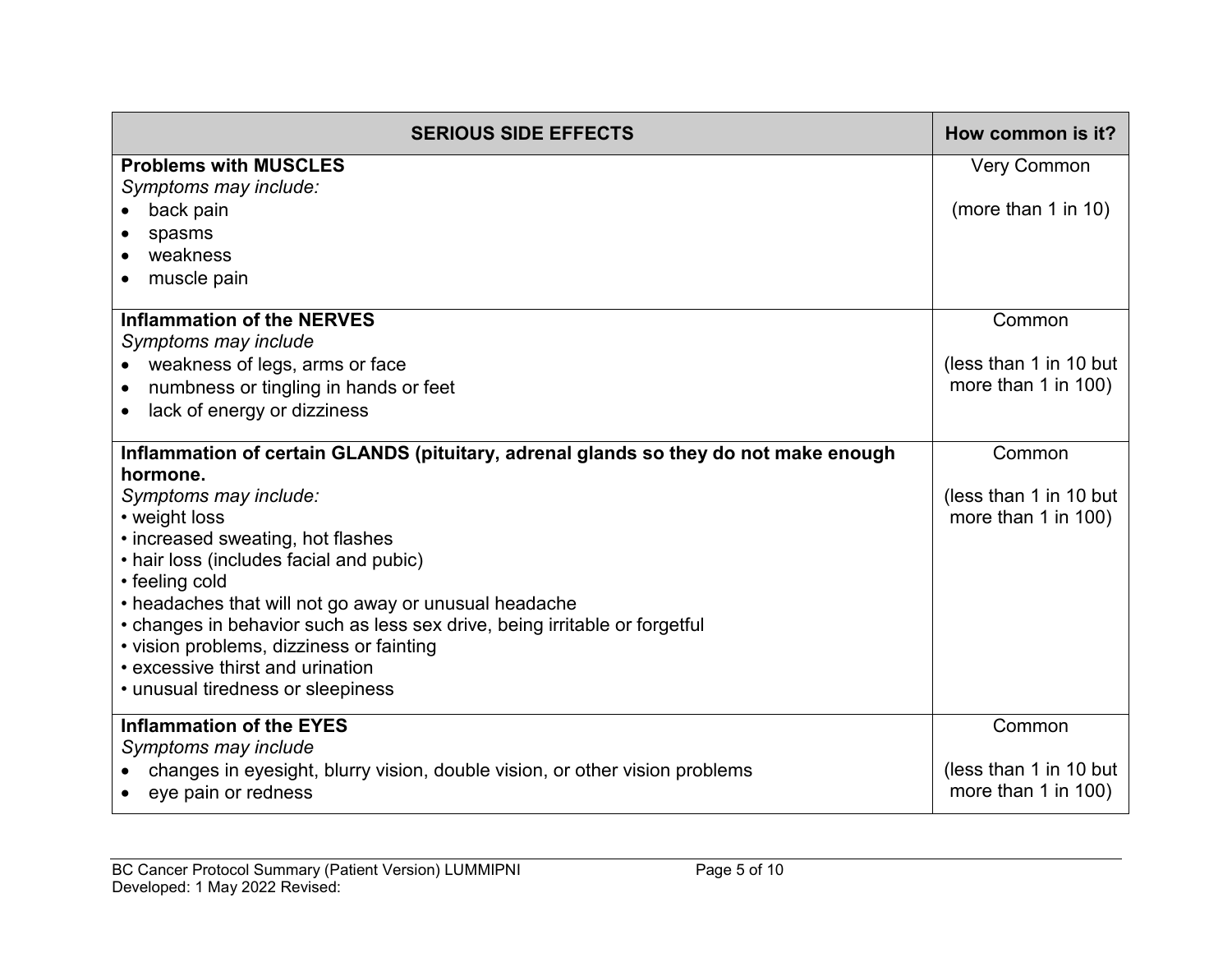| <b>SERIOUS SIDE EFFECTS</b>                                                                 | How common is it?      |
|---------------------------------------------------------------------------------------------|------------------------|
| Inflammation of the KIDNEYS (nephritis)                                                     | Common                 |
| Symptoms may include:                                                                       |                        |
| changes in the amount or colour of your urine                                               | (less than 1 in 10 but |
|                                                                                             | more than 1 in 100)    |
| Infusion reaction.                                                                          | Common                 |
| Symptoms may include                                                                        |                        |
| shortness of breath, wheezing or trouble breathing, cough, chest tightness                  | (less than 1 in 10 but |
| dizziness, fainting, rapid or weak heartbeat                                                | more than 1 in 100)    |
| itching, rash, hives, or feeling warm or flushed                                            |                        |
| swelling of the throat, tongue, or face                                                     |                        |
| hoarse voice, throat tightness or trouble swallowing                                        |                        |
| Inflammation of the LIVER (hepatitis)                                                       | Uncommon               |
| Symptoms may include                                                                        |                        |
| yellowing of your skin or the whites of your eyes,                                          | (less than 1 in 100)   |
| dark urine, tiredness, nausea or vomiting, loss of appetite, pain on the right side of your | but more than 1 in     |
| stomach, or bruise easily                                                                   | $1000$ )               |
| <b>Problems in the PANCREAS</b>                                                             | Rare                   |
| Symptoms may include:                                                                       |                        |
| abdominal pain                                                                              | (less than 1 in 1000   |
| nausea and vomiting                                                                         | but more than 1 in     |
|                                                                                             | 10000)                 |
| Blood sugar problems (type 1 diabetes mellitus)                                             | Rare                   |
| Symptoms may include:                                                                       |                        |
| hunger or thirst                                                                            | (less than 1 in 1000   |
| a need to urinate more often                                                                | but more than 1 in     |
| weight loss                                                                                 | 10000)                 |
|                                                                                             |                        |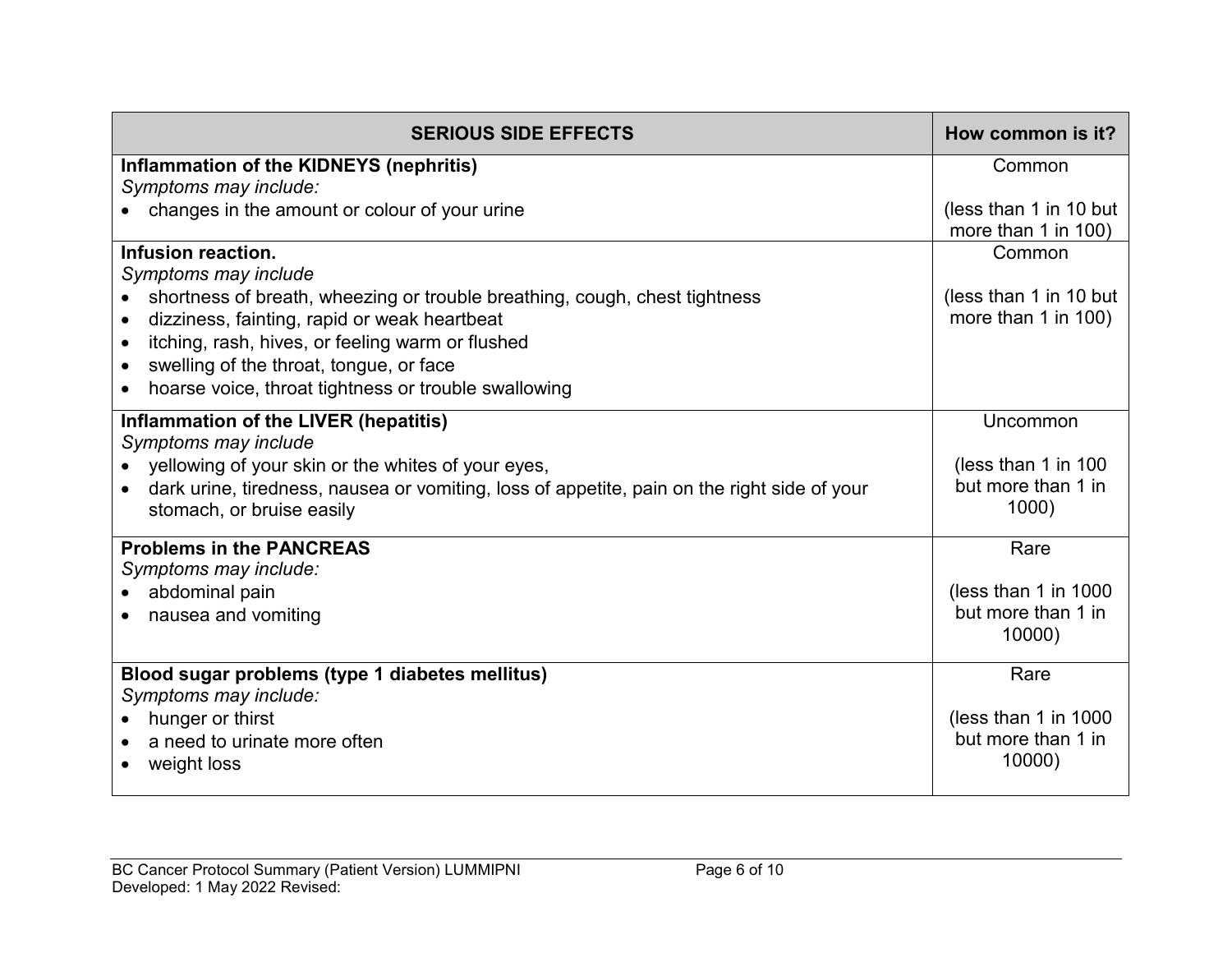| <b>OTHER SIDE EFFECTS</b>                                           | <b>How common</b><br>is it? | <b>MANAGEMENT</b>                                                                                                                                                                                                                                                                                                                                                    |
|---------------------------------------------------------------------|-----------------------------|----------------------------------------------------------------------------------------------------------------------------------------------------------------------------------------------------------------------------------------------------------------------------------------------------------------------------------------------------------------------|
| <b>Pain or tenderness may occur where</b><br>the needle was placed. | Rare                        | Apply cool compresses or soak in cool water for 15-20<br>minutes several times a day.                                                                                                                                                                                                                                                                                |
| <b>Nausea</b> does not usually occur.                               | Rare                        |                                                                                                                                                                                                                                                                                                                                                                      |
| Fever may sometimes occur.                                          | Common                      | Take acetaminophen (e.g., TYLENOL®) every 4-6 hours,<br>to a maximum of 4 g $(4000 \text{ mg})$ per day.<br>If you have other symptoms of colitis, tell your doctor as<br>soon as possible. (see the table above for serious side<br>effects)                                                                                                                        |
| <b>Tiredness</b> and lack of energy may<br>sometimes occur.         | <b>Very Common</b>          | Do not drive a car or operate machinery if you are feeling<br>tired.<br>Try the ideas in Your Bank to Energy Savings: Helping<br>People with Cancer Handle Fatigue.*<br>If tiredness is persistent and you have other symptoms of<br>hepatitis or inflammation of glands, tell your doctor as<br>soon as possible. (see the table above for serious side<br>effects) |
| Headache may sometimes occur.                                       | Common                      | Take acetaminophen (e.g., TYLENOL®) every 4-6 hours<br>$\bullet$<br>if needed, to a maximum of 4 g (4000 mg) per day.<br>If headache is persistent and you have other symptoms<br>of inflammation of glands or Inflammation of the<br>nerves, tell your doctor as soon as possible. (see the<br>table above for serious side effects)                                |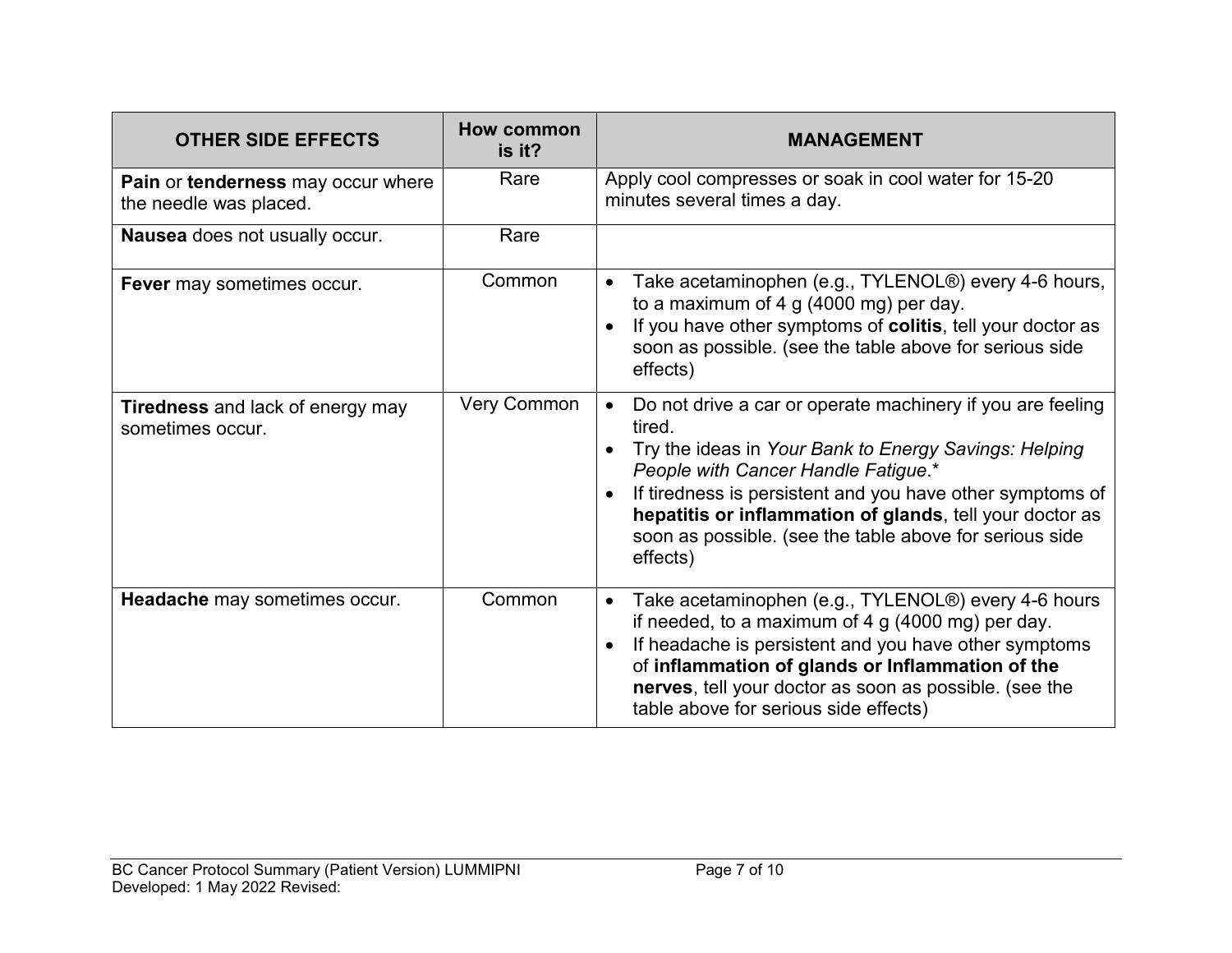| <b>OTHER SIDE EFFECTS</b>                            | How common<br>is it? | <b>MANAGEMENT</b>                                                                                                                                                                                                                                             |
|------------------------------------------------------|----------------------|---------------------------------------------------------------------------------------------------------------------------------------------------------------------------------------------------------------------------------------------------------------|
| <b>Constipation may sometimes occur.</b>             | Rare                 | Exercise if you can.<br>$\bullet$<br>Drink plenty of fluids.<br>Try ideas in Suggestions for Dealing with Constipation.*<br>If you have other symptoms of colitis, tell your doctor as<br>soon as possible. (see the table above for serious side<br>effects) |
| Loss of appetite and weight loss<br>sometimes occur. | Common               | Try the ideas in Food Ideas to Help with Decreased<br>Appetite.<br>If loss of appetite is persistent and you have other<br>symptoms of hepatitis, tell your doctor as soon as<br>possible. (see the table above for serious side effects)                     |
| Hair loss is rare with ipilimumab and<br>nivolumab.  | Uncommon             | If hair loss is a problem, refer to For the Patient: Hair Loss<br>Due to Chemotherapy.*                                                                                                                                                                       |

**\*Please ask your chemotherapy nurse or pharmacist for a copy.**

| If you experience symptoms or changes in your body that have not been described above but worry you, or if |
|------------------------------------------------------------------------------------------------------------|
| any symptoms are severe, contact:                                                                          |

**\_\_\_\_\_\_\_\_\_\_\_\_\_\_\_\_\_\_\_\_\_\_\_\_ at telephone number:\_\_\_\_\_\_\_\_\_\_\_\_\_\_\_\_\_\_\_\_\_\_\_\_\_\_\_\_\_**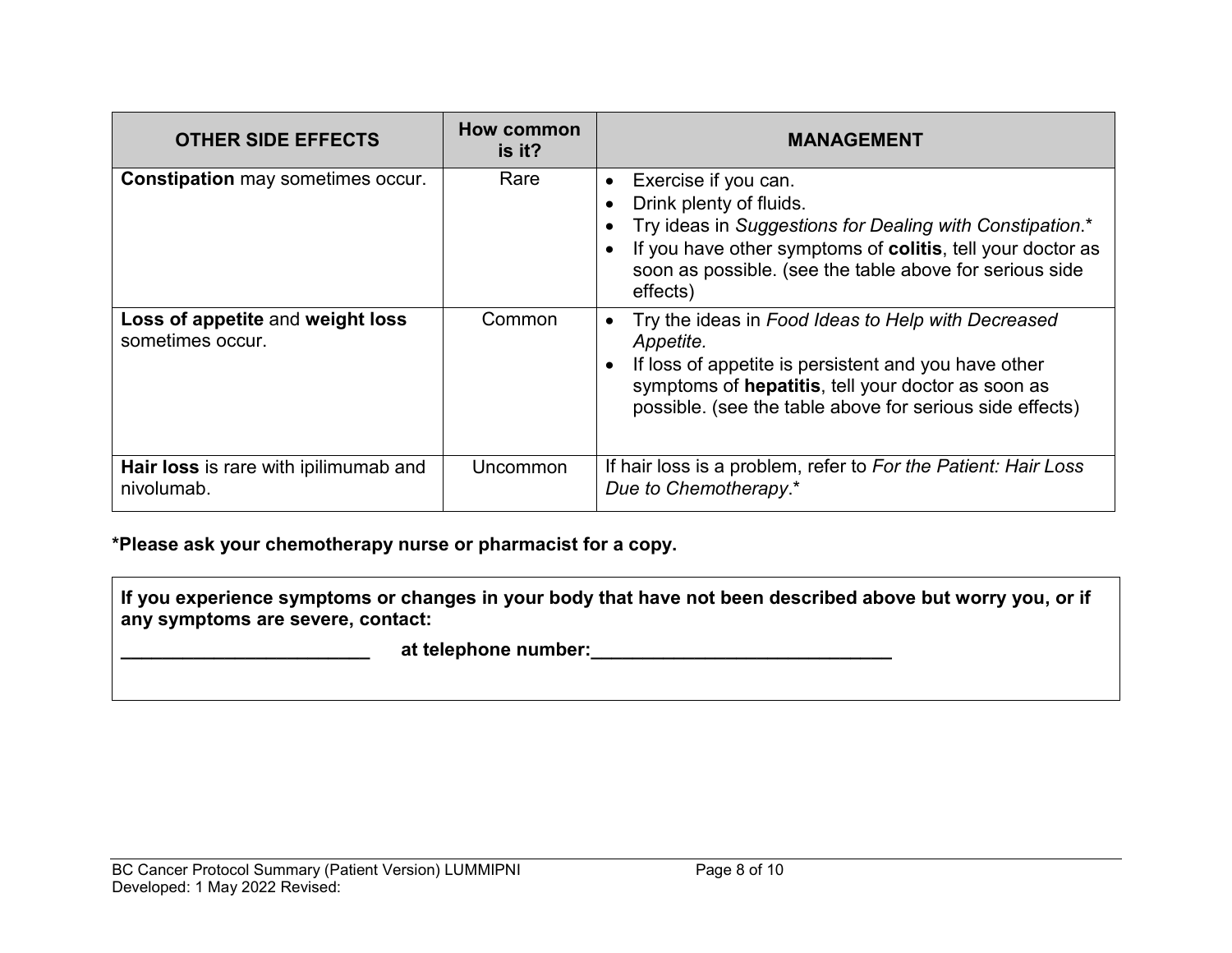| <b>BC</b><br>CAN<br><b>MEDICAL</b><br><b>AI FRT</b><br>NAME                                                                                                  | SEVERE IMMUNE-MEDIATED ADVERSE REACTIONS<br>Including enterocolitis, intestinal perforation, hepatitis,<br>dermatitis (including toxic epidermal necrolysis),<br>neuropathy, endocrinopathy, pneumonitis and other organ<br>toxicities. Duration of risk after treatment is unknown. |
|--------------------------------------------------------------------------------------------------------------------------------------------------------------|--------------------------------------------------------------------------------------------------------------------------------------------------------------------------------------------------------------------------------------------------------------------------------------|
| has received<br><b>CHECKPOINT INHIBITOR:</b><br>Immune-Mediated Adverse Reactions<br>ALWAYS CARRY THIS CARD AND SHOW TO<br>PHYSICIANS INCLUDING ANESTHETISTS | FOR MORE INFORMATION:<br>Kelowna - Centre for the Southern Interior  250-712-3900<br>www.bccancer.bc.ca/health-professionals/professional-resources/cancer-drug-manual<br>Rev Dec 2017                                                                                               |